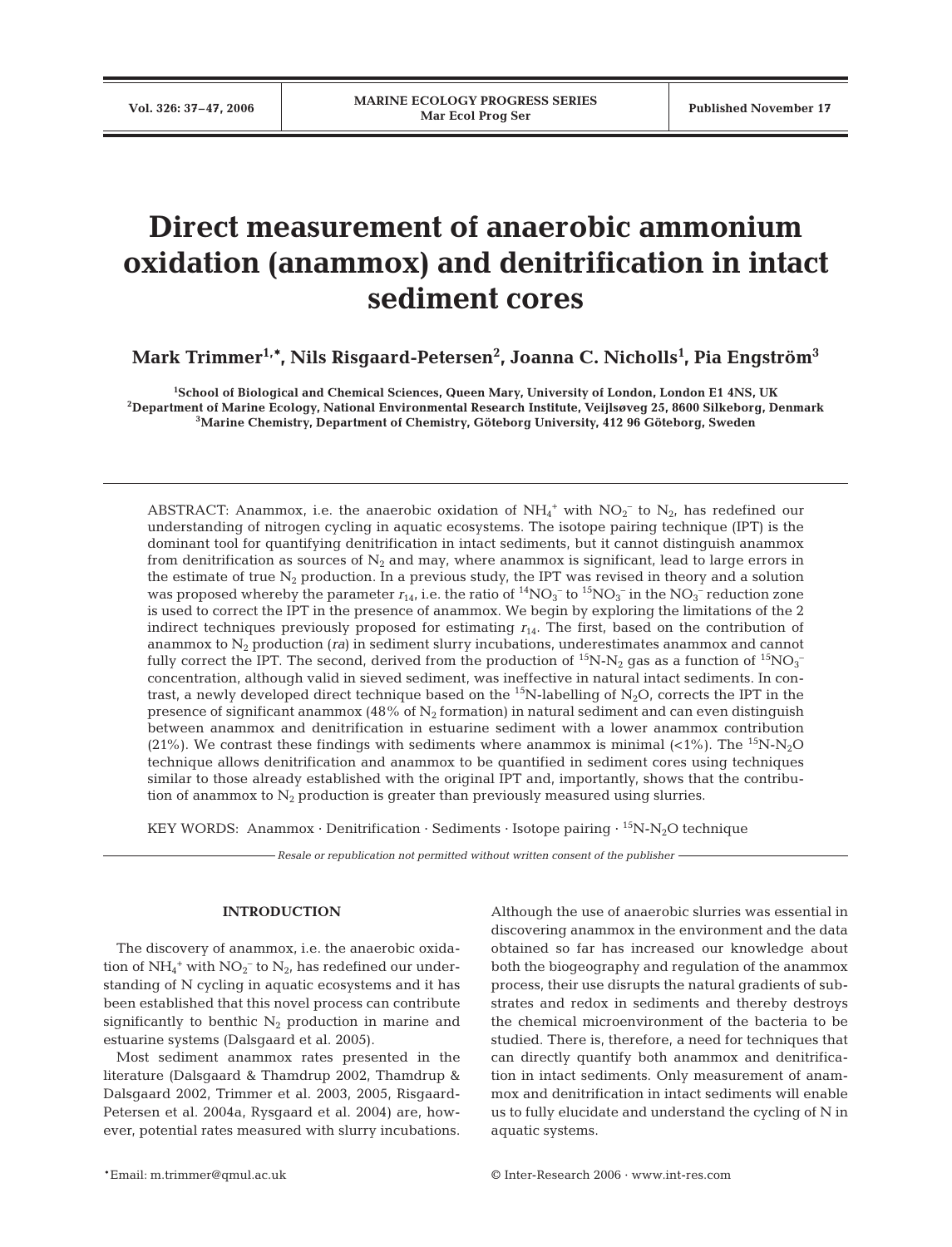Since its introduction by Nielsen in 1992, the  $15N$  isotope pairing technique (IPT) has become one of the most widely used techniques for measuring true  $N_2$ production (i.e.  $p_{14}$  or <sup>14</sup>N production as it would occur without the addition of  $^{15}N$ ) in intact aquatic sediments (Steingruber et al. 2001). Furthermore, the IPT calculations, in conjunction with the relative <sup>15</sup>N-labelling of the  $NO<sub>3</sub><sup>-</sup>$  in the overlying water, can be used to determine the contribution of coupled nitrification/denitrification  $(D_n)$  and denitrification of water-column derived  $NO_3^-$  ( $D_w$ ) (Nielsen 1992). The IPT cannot, however, distinguish between anammox and denitrification as sources of  $N_2$  production and is, therefore, not applicable for direct quantification of anammox in intact sediments. More seriously though, the presence of anammox violates the central assumptions on which the IPT is built and, as a consequence, the IPT will overestimate true  $N_2$  production (Risgaard-Petersen et al. 2003). The magnitude of this error is positively correlated with the contribution of anammox to  $N_2$  production (*ra*) and negatively correlated with the ratio between  ${}^{14}NO_3^-$  and  ${}^{15}NO_3^-$  undergoing reduction  $(r_{14})$ . Hence, the error imposed by the IPT in estimating true  $N_2$  production is more likely to be significant in a coastal environment where *ra* is high and ambient  ${}^{14}NO_3^-$  is low, and to increase with increasing concentrations of  ${}^{15}NO_3^-$  (Dalsgaard et al. 2005). This may constitute a serious problem for the continued use of the IPT and there is, therefore, a need for a revision of this technique.

A recently proposed revision (Risgaard-Petersen et al. 2003, 2004b) to the classical IPT should, in theory, enable more accurate quantification of true  $N_2$  production where anammox and denitrification coexist. Moreover, this revision can distinguish between anammox and denitrification as sources of  $N<sub>2</sub>$ . The revised IPT (r-IPT) assay is the same as the classical IPT using additions of  ${}^{15}NO_3^-$  to overlying water of intact sediment cores, although a more complex calculation procedure is applied. Input variables in these revised equations are rates of  $^{29}N_2$  and  $^{30}N_2$  production plus estimates of the ratio between  ${}^{14}NO_3^-$  and  ${}^{15}NO_3^-$  undergoing reduction  $(r_{14})$ .

In their original revision to the IPT, Risgaard-Petersen et al. (2003) proposed that while  $^{29}N_2$  and  $30N<sub>2</sub>$  production could be measured directly, the term  $r_{14}$  could only be estimated indirectly and they, in turn, suggested 2 procedures to do this. One procedure is based on the measurement of  ${}^{15}N-N_2$  production in  ${}^{15}NO_3^-$  amended sediment cores, combined with a measurement of the contribution of anammox to total  $N_2$  production (*ra*) estimated from slurry incubations. The other is based on measurement of  $^{15}N-N_2$  production as a function of increasing  $^{15}NO_3^$ concentration.

The aim of the present study was to explore the limits of this methodology and to devise necessary improvements. The study was performed in 2 steps. First, we applied the r-IPT in natural bioturbated sediments and in sediments where the fauna had been removed in order to reduce heterogeneity. Although both of the above procedures for indirectly estimating  $r_{14}$  could potentially quantify true  $p_{14}$  in these sediments, they encountered problems in the natural bioturbated sediments. We then devised a technique for directly measuring  $r_{14}$  and thereby more accurately quantifying true  $N_2$  production from both anammox and denitrification in heterogeneous and more homogenous intact sediments. This technique is based on the assumption that denitrification, but not anammox, will produce  ${}^{15}N$ - $N_2O$  in a  ${}^{15}NO_3^-$  sediment core experiment and that the isotopic composition of the <sup>15</sup>N-N<sub>2</sub>O ( $p^{44}N_2O$ ,  $p^{45}N_2O$ ,  $p^{46}N_2O$ ) will be binomially distributed which, as a consequence, directly reflects the ratio of  $\binom{14}{3}$  to  $\binom{15}{3}$  undergoing dissimilatory reduction, i.e.  $r_{14}$ .

## **MATERIALS AND METHODS**

**Study sites and sampling.** This study was conducted using 3 sediment types with a known range of potential anammox activity. Alsbäck, in the deepest part of Gullmarsfjorden (116 m), Sweden (where anammox contributes 30 to 60% of  $N_2$  production) and 2 sites, Gravesend and Southend, in the Thames Estuary, England (where anammox contributes about 5 and <1% of  $N_2$  production, respectively) (Trimmer et al. 2003, Engström et al. 2005). At Alsbäck, the bottom water has a salinity of ca. 34 and a temperature of 6°C. The sediment is muddy with a porosity of 0.86 (v/v). Sediment was collected from Alsbäck using an Olausen boxcorer followed by direct sampling of subcores in 300 mm long Plexiglas tubes (inner diameter 55 mm). The cores were placed in an insulated box until their return to the laboratory. Another batch of surface sediment (top 2 cm) from the box cores was collected, sieved (1 mm) to remove macrofauna, and transferred to a plastic container (~500 l, 12 cm sediment depth). This reconstituted sediment was then preincubated for 3 wk in a dark room at 8°C under a laminar flow of seawater to re-establish redox and substrate gradients. Prior to the <sup>15</sup>N incubations, intact sediment subcores were sampled in Plexiglas tubes as mentioned above.

Intact sediment cores were collected at low tide from the intertidal flats at Gravesend and Southend using Plexiglas tubes and bungs and returned to the laboratory within 2 h as described by Trimmer et al. (2000). At Gravesend the sediments are very fine sands with relatively high organic matter (2.7% dry weight) and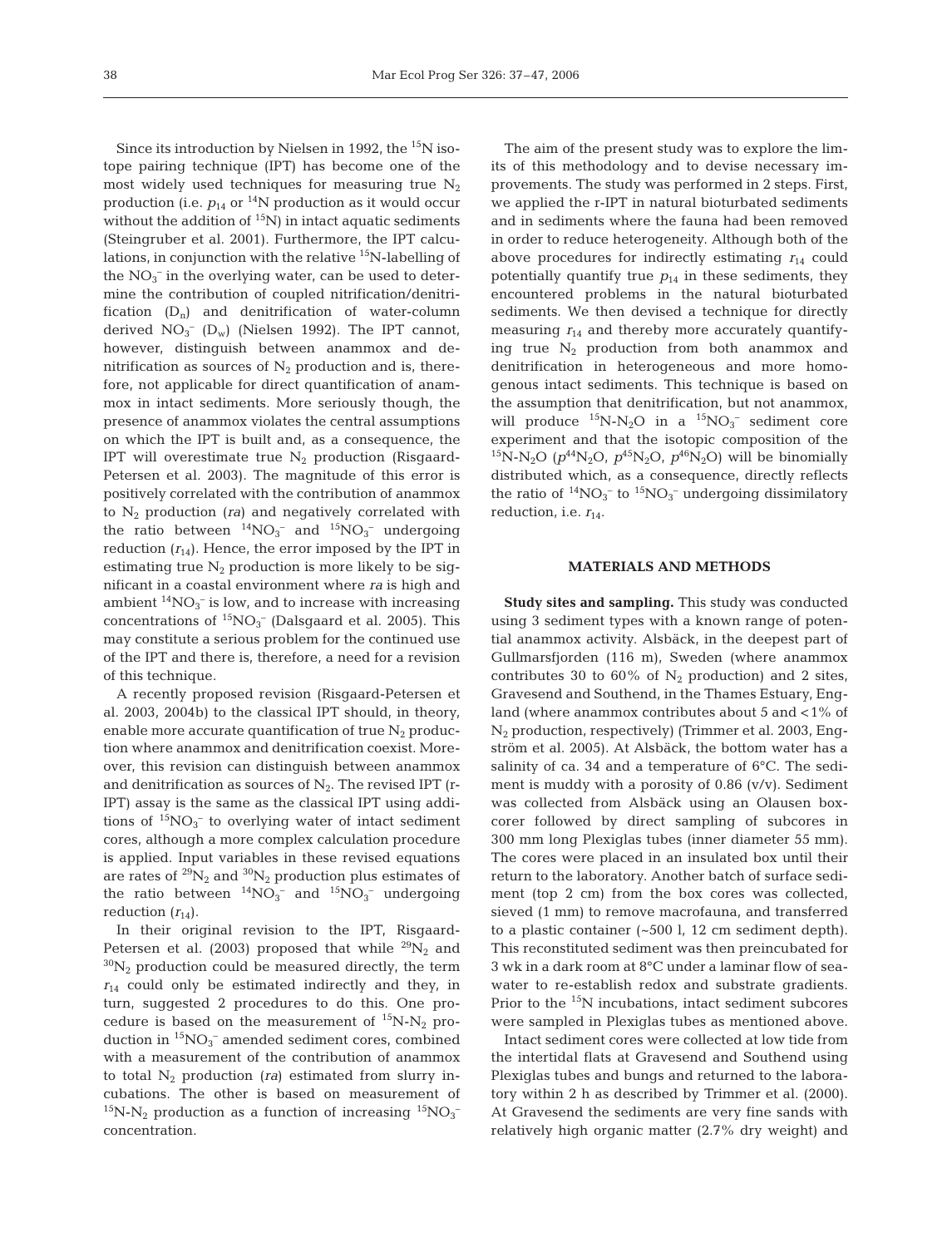a porosity of 0.67 (Trimmer et al. 2003). At Southend the sediments are fine sands with low organic matter (< 0.5% dry wt) and porosity of 0.5 (Trimmer et al. 2003). Seawater (salinity 30) with 80 to 100  $\mu$ M NO<sub>3</sub><sup>-</sup> was collected from Southend at high tide for toppingup and storing the cores. For the sediment cores collected from Gravesend (salinity 17, ambient  $NO<sub>3</sub><sup>-1</sup>$ 200 µM), the Southend seawater was diluted with distilled water and enriched with  $\binom{14}{9}$ , All cores were stored in an aerated barrel of respective water overnight at a constant 16°C.

**Measuring anammox and denitrification potentials in sediment slurries.** A standard procedure was used at all sites to measure anammox and denitrification potentials as described in Engström et al. (2005) and Trimmer et al. (2003). Briefly, this consists of screening preincubated anaerobic sediment for anammox activity using <sup>15</sup>NH<sub>4</sub><sup>+</sup> and <sup>14</sup>NO<sub>3</sub><sup>-</sup>; the production of <sup>29</sup>N<sub>2</sub>, measured by mass spectrometry, is taken as positive proof of anammox activity. The potential contribution to  $N_2$  formation of either anammox or denitrification is calculated from the measured production of  $^{29}N_2$  and  $30N_2$  following enrichment and incubation with 50 to 100 μM  ${}^{15}NO_3^-$  (Thamdrup & Dalsgaard 2002).

**Measuring anammox and denitrification in intact sediment cores.** In Alsbäck, the natural and sieved sediment cores were placed in groups of 8 into 4 aerated aquaria of site water (Risgaard-Petersen & Rysgaard 1995). The 4 aquaria were then amended with  ${}^{15}NO_3^ (113 \text{ mM } Na^{15}NO<sub>3</sub> [99.3 \text{ }^{15}N \text{ at. } \%]$  Sigma-Aldrich) to approximately 50, 100, 150 and 200 µM. The water column in each core was stirred by small magnets driven by a large external rotating magnet, and the cores were preincubated for 24 h. Water samples (10 ml) were collected before and after the addition of  ${}^{15}NO_3^$ and frozen for later determination of the  $15N$ -labelling of the  $NO_3^-$  pool (Dalsgaard et al. 2000).

We then sacrificed 3 of the cores (time zero,  $t_0$ ) from each aquarium and slurrified these by gently mixing the sediment and overlying water with a Plexiglas rod. A slurry sample (20 ml) was carefully drawn off, allowed to overflow into gas-tight vials (Exetainer, 12 ml), fixed using formaldehyde solution (100 µl, 38% w/v), and sealed for later  ${}^{15}N-N_2$  analysis. For N<sub>2</sub>O analysis, a larger sample of slurry (60 ml) was taken using a syringe and gently transferred to a serum bottle (125 ml), which was then sealed and crimped. The serum bottle was shaken vigorously by hand for 2 min and then connected via butyl tubing with a needle on either end to an inverted smaller serum bottle (55 ml) filled with water. The headspace in the larger bottle was then transferred to the smaller bottle by displacing the gas in the large bottle with water introduced by a needle and syringe, while the water in the smaller bottle was displaced by the gas and vented through a needle. The remaining 5 cores (time final,  $t_f$ ) in each aquarium were then capped, incubated for a further 24 h and then treated as  $t_0$ .

**15NO3 – time series experiments with estuarine sediments.** The sediment from the Thames is about 10 times more reactive than that at Alsbäck, i.e. a slurry prepared with sediment from the Thames will consume  $NO_3^-$  at a rate of 100 nmol ml<sup>-1</sup> h<sup>-1</sup>, compared to <10 nmol ml<sup>-1</sup> h<sup>-1</sup> at Alsbäck (Trimmer et al. 2003, Engström et al. 2005). It was, therefore, unnecessary to have a 24 h preincubation period or to collect such a large gas sample for  $N_2O$  analysis (see later subsection). Oxygen penetrates to 2–4 mm into the sediment at Southend (Trimmer unpubl. data) and, with a porosity of 0.5 and at 16ºC it should, in theory, take a spike of  $^{15}$ NO<sub>3</sub><sup>-</sup> between 0.9 and 3.4 h to diffuse to the NO<sub>3</sub><sup>-</sup> reduction zone. To check that our 50 min preincubation was sufficient for  ${}^{15}NO_3^-$  to fully mix with  ${}^{14}NO_3^-$  in the reduction zone, and that  ${}^{15}N$ -labelling remained constant with time, a single time series experiment was performed at Southend. After overnight storage the sediment cores were transferred to a single holding tank and just the overlying water in 32 cores was enriched to about 30%  $^{15}{\rm N}$ , i.e. 50  $\mu{\rm M}\ ^{15}{\rm NO}_{3}^{-}$  (50  $\mu{\rm l}$  of 113 mM  $Na^{15}NO<sub>3</sub>$  [99.3<sup>-15</sup>N at. %] Sigma-Aldrich); 4 cores were left unamended as references. The overlying water was then gently mixed and the cores preincubated for 50 min. After this preincubation period a water sample (5 ml) was collected from each core, filtered (0.2 µm Minisart Plus™, Sartorius) and frozen at  $-20^{\circ}$ C until later analysis. We immediately sacrificed 3 cores  $(t_0)$  and treated them as those at Alsbäck, but 2 equalvolume slurry samples (20 ml) were carefully drawn off into gas-tight vials (as in preceding subsection) for later  ${}^{15}N-N_2$  and  $N_2O$  gas analyses. The remainder of the  ${}^{15}NO_3^-$  enriched cores were then sealed and incubated in the dark at 16°C with gentle stirring (~60 rpm) of the water column, and sacrificed in batches of 3 every hour for 6 h. The 4 reference cores were processed in the same way as the  ${}^{15}NO_3^-$  enriched cores.

<sup>15</sup>NO<sub>3</sub><sup>-</sup> concentration series experiment with estuar**ine sediments.** Concentrations of ambient  ${}^{14}NO_3^-$  are much higher in the water of the Thames estuary (100 to 600 µM) than Alsbäck  $(<10 \mu M$ ). Hence,  $r_{14}$  is relatively high and, in the former, with the lower contribution of anammox to  $N_2$  production in the Thames estuary ( $ra$ slurries  $<10\%$ ), any potential dependency between  $p_{14}$ and  ${}^{15}NO_3^-$  as a result of anammox is harder to detect. Therefore, to measure any effect of anammox on the estimate of  $p_{14}$  with the original IPT in the Thames, the design of the  ${}^{15}NO_3^-$  concentration series experiment was changed to increase the sensitivity. Cores were collected (as in the preceding paragraph for time) and the overlying water in 32 sediment cores from each site was enriched incrementally with  ${}^{15}NO_3^-$  (7 to 224 µM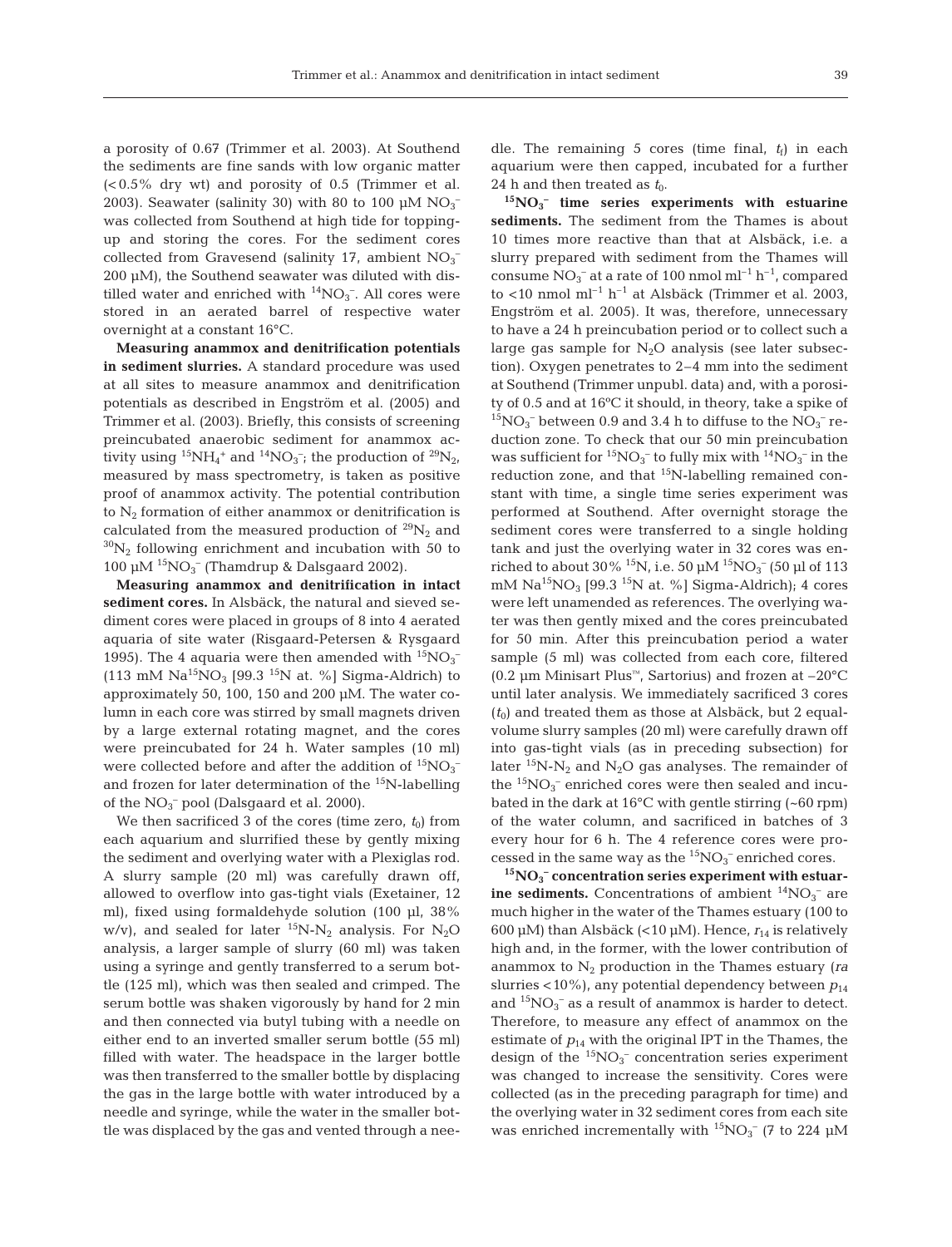for Southend, 15 to 448  $\mu$ M for Gravesend), i.e. n = 32;  $df = 30$  for linear regression. The cores were then preincubated for 50 min, capped, run for 3 to 4 h, and then treated as described above, with 4 unamended cores as references.

 $15N-N_2$  and  $N_2O$  gas analyses. For  $N_2$  analysis a headspace (2 ml analytical grade He) was introduced into the gas-tight vials using a 2-way valve and a syringe. The vials were then shaken vigorously, inverted, and stored upright at  $22^{\circ}$ C to allow N<sub>2</sub> to equilibrate between the water phase and headspace. Samples of the headspace (50 µl) were then injected using an auto-sampler into an elemental analyser but bypassing the reduction/oxidation columns, so that <sup>15</sup>N-labelled  $N_2$ O would not be reduced to  ${}^{15}N-N_2$ . Gases were separated on the elemental analyser's GC column prior to passing to the continuous-flow isotope ratio mass spectrometer. Calibration was performed with  $N_2$  in helium over air-equilibrated water at 22°C and the specific mass to charge ratios for m/z 28, 29 and 30 nitrogen  $(^{28}N_2$ ,  $^{29}N_2$  and  $^{30}N_2$ ) measured (Delta Matt Plus, Thermo-Finnigan). For  $N_2O$  isotope ratio analysis the gas from the 55 ml serum bottles from Alsbäck was swept, using a 2-way needle and analytical grade He, to a trace gas pre-concentrator (Cryo-Focusing, Pre-Con, Thermo-Finnigan). For the Thames  $N_2O$  analysis, a headspace (3 ml analytical grade He) was introduced into the gas-tight vials as above. Samples of the headspace (0.5 to 1 ml) were subsampled using a gas-tight syringe (SGE Gastight Luer Lock syringe) into an empty gas-tight vial for subsequent sweeping via the 2-way needle. The gases were then dried and scrubbed free of most of the  $CO<sub>2</sub>$  before being cryofocused twice in liquid  $N_2$  and final separation of  $N_2O$ from  $CO<sub>2</sub>$  on a PoraPLOT Q capillary column. The sample was then passed to the continuous-flow isotope ratio mass spectrometer (Finnigan MAT Delta<sup>Plus</sup>) via an interface (ConFlo III Interface, Thermo-Finnigan) and the specific mass to charge ratios for m/z 44, 45 and 46 ( $^{44}N_2O$ ,  $^{45}N_2O$  and  $^{46}N_2O$ ) were measured. Calibration was performed with known amounts of  $N_2O$ (98 ppm; Scientific and Technical Gases) over the range 0.41 to 13.25 nmol N<sub>2</sub>O ( $\Sigma$ <sup>44</sup>N<sub>2</sub>O, <sup>45</sup>N<sub>2</sub>O and  $^{46}N_2$ O) and was linear between 0.8 and 99 pmol for  $^{45}N_2$ O and  $^{46}N_2$ O. Here, for clarity, we refer to  $^{15}N$ labelled N<sub>2</sub>O as <sup>45</sup>N<sub>2</sub>O and <sup>46</sup>N<sub>2</sub>O, and not as <sup>29</sup>N<sub>2</sub><sup>16</sup>O and  ${}^{30}N_2{}^{16}O$ .

**Calculations.** We used 2 different procedures to estimate true  $N_2$  production  $(p_{14})$ : the IPT (Nielsen 1992) and the revised IPT proposed by (Risgaard-Petersen et al. 2003). The IPT estimates  $N_2$  production as:

$$
p_{14} IPT = \frac{p^{29} N_2}{2 \cdot p^{30} N_2} \cdot (2 \cdot p^{30} N_2 + p^{29} N_2)
$$
 (1)

where  $p^{29}N_2$  and  $p^{30}N_2$  are production rates of  $2^9N_2$  and

 $^{30}N_{2}$ , respectively. The revised IPT estimates total N<sub>2</sub> production  $(N_2)$  from both anammox and denitrification) as:

$$
\text{r-IPT} \, p_{14} = 2r_{14} \cdot \left( p^{29} \text{N}_2 + p^{30} \text{N}_2 \cdot (1 - r_{14}) \right) \tag{2}
$$

and anammox  $(p_{14}$  AAO) as

$$
p_{14} AAO = 2r_{14} \cdot (p^{29} N_2 - 2 \cdot r_{14} \cdot p^{30} N_2)
$$
 (3)

Denitrification is then estimated as the difference between Eqs. (2) and (3). As above,  $p^{29}N_2$  and  $p^{30}N_2$  are the production of  $^{29}N_2$  and  $^{30}N_2$  after  $^{15}NO_3^-$  amendment and  $r_{14}$  is the ratio between  ${}^{14}NO_3^-$  and  ${}^{15}NO_3^-$  in the  $NO_3^-$  reduction zone. In Eqs. (1), (2) and (3),  $p^{29}N_2$ and  $p^{30}N_2$  are directly quantifiable using mass spectrometry; the difference being that Eqs. (2) and (3) hinge on the parameter  $r_{14}$ . Here, 3 different methods were used to estimate  $r_{14}$ : firstly 2 indirect methods proposed by (Risgaard-Petersen et al. 2003), and then a third, more direct, method.

*Method 1:* Here  $r_{14}$  is calculated from the contribution of anammox to total  $N_2$  production ( $ra$ ) measured in anaerobic slurries and  $p^{29}N_2$  and  $p^{30}N_2$  according to:

$$
r_{14} = \frac{(1 - ra) \cdot (\frac{p^{29}N_2}{p^{30}N_2}) - ra}{(2 - ra)}
$$
(4)

*Method 2:* Here  $r_{14}$  is calculated using  $p^{29}N_2$  and  $p^{30}N_2$  measured in sediment cores amended with a range of  ${}^{15}NO_3^-$  concentrations according to:

$$
r_{14}^{(1)} = \frac{p^{29}N_2^{(1)} - V \cdot p^{29}N_2^{(2)}}{2 \cdot (p^{30}N_2^{(1)} - V^2 \cdot p^{30}N_2^{(2)})}
$$
(5)

where  $p^{29}N_2^{(1)}$  and  $p^{30}N_2^{(1)}$  are the production of  $2^9N_2$ and <sup>30</sup>N<sub>2</sub> in Incubation 1 and  $p^{29}N_2^{(2)}$  and  $p^{30}N_2^{(2)}$  are the production of  $^{29}N_2$  and  $^{30}N_2$  in Incubation 2 — a parallel incubation with different  ${}^{15}NO_3^-$  concentrations in the overlying water column. *V* is the ratio between the  ${}^{15}NO_3^-$  concentration in the water column in Incubations 1 and 2, which can be estimated from the production of  $15N$  gas in the 2 incubations:

$$
V = \frac{p^{29}N_2^{(1)} + 2 \cdot p^{30}N_2^{(1)}}{p^{29}N_2^{(2)} + 2 \cdot p^{30}N_2^{(2)}}
$$
(6)

Note that in the paper of Risgaard-Petersen et al. (2003), Eq. (5) is not correct. The correct equation is given in Risgaard-Petersen et al. (2004b).

*Method 3:* Here  $r_{14}$  is estimated from the <sup>15</sup>N-labelling of the  $N_2O$  produced during the incubation, i.e. <sup>14</sup>N<sup>15</sup>N<sub>2</sub>O ( $p^{45}$ N<sub>2</sub>O) and <sup>15</sup>N<sup>15</sup>N<sub>2</sub>O ( $p^{46}$ N<sub>2</sub>O). For the purposes of this technique, denitrification is assumed to be the only quantitative significant source of  $15N$ - $N_2O$  in a  ${}^{15}NO_3^-$  labelling experiment (see 'Results and Discussion' for full rationale). If the ratio between  $^{15}NO_3^-$  and  $^{14}NO_3^-$  is constant in the  $NO_3^-$  reduction zone, the produced isotopic  $N_2O$  species will be bi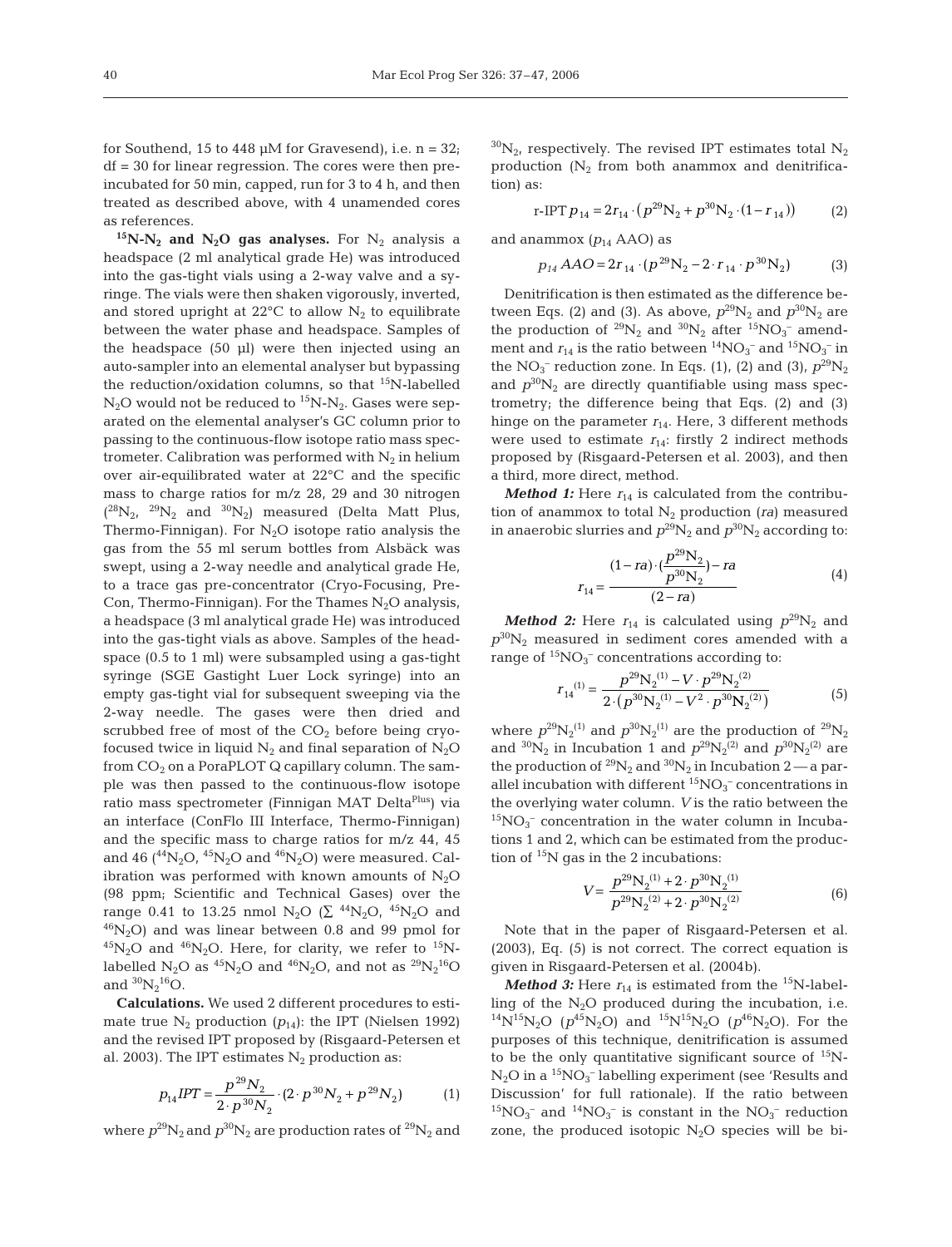nomially distributed (equivalent to the fundamental assumption of the IPT regarding the distribution of <sup>15</sup>N-N<sub>2</sub> isotopic species) and the ratio between  $p^{45}N_2O$ and  $p^{46}N_2O$  can be expressed as:

$$
\frac{p^{45}N_2O}{p^{46}N_2O} = \frac{2 \cdot x \cdot y}{y^2} = 2 \cdot r_{14}
$$
 (7)

where *x* and *y* are the mole fractions of  $^{14}NO_3^-$  and  ${}^{15}NO_3^-$ , respectively in the  $NO_3^-$  reduction zone (e.g.  $x = {}^{14}NO_3^- / [{}^{14}NO_3^- + {}^{15}NO_3^-]$ , and  $r_{14}$  is the ratio between  ${}^{14}NO_3^-$  and  ${}^{15}NO_3^-$  in the  $NO_3^-$  reduction zone. Rearranging Eq. (7),  $r_{14}$  can be expressed as

$$
r_{14} = \frac{p^{45} N_2 O}{2 \cdot p^{46} N_2 O}
$$
 (8)

The term  $r_{14}$  can be converted into a more familiar parameter which is useful when interpreting these calculations, i.e.  $q$ . The term  $q$  is the proportion of <sup>15</sup>N in the total N gas pool and is directly related to  $r_{14}$ :

$$
q = \frac{1}{r_{14} + 1} \tag{9}
$$

Using *q* enables better statistical analysis of the data, since  $q$  is constrained between 0 and 1, where  $r_{14}$  is not and, therefore, the data are better suited to regression analysis. The term  $q$  is calculated for both  $^{15}N$  gas species, i.e.  $q \text{N}_2$  vs.  $q \text{N}_2\text{O}$ , and subjected to regression analysis. If the slope deviates significantly from 1, then the change in the predicted distribution of  $15N$  is taken as being due to anammox. To use the  $q N_2$  vs.  $q N_2O$ slope effectively, it is essential to have a good spread of data, too few replicates or too few  ${}^{15}NO_3^-$  concentrations, and/or incubations with very low ambient  ${}^{14}\text{NO}_3^$ concentrations are likely to give an inaccurate slope. The slope of  $q N_2$  vs.  $q N_2O$  is directly related to *ra*, i.e. the contribution of anammox to  $N_2$  production according to:

$$
ra = \frac{2 - 2 \cdot \text{slope}}{2 - \text{slope}}\tag{10}
$$

and can be used to illustrate the effects of anammox on the distribution of <sup>15</sup>N in both the  $N_2$  and  $N_2O$  pools.

### **RESULTS AND DISCUSSION**

# **Evaluation of Methods 1 and 2: indirect quantification of**  $r_{14}$  **from** *ra* **and** *V* **in a 15NO3 – concentration series**

According to the data from the slurry incubations in Alsbäck, anammox accounted for 36 and 40% of total  $N<sub>2</sub>$  production in the natural and the sieved sediment, respectively, which agreed well with previous measurements for this site (Engström 2004). True  $N_2$  production  $(p_{14})$  estimated with the original IPT was dependent on the  ${}^{15}NO_3^-$  concentration in the water column for both the sieved (Fig. 1A) and the natural (Fig. 1B) sediment. The effect of bioturbation on the accuracy of each estimate of  $p_{14}$  was clear from the difference in the errors bars for the respective graphs (Fig. 1). Such a dependency between  $p_{14}$  and  ${}^{15}NO_3^-$  is to be expected, since the IPT includes  $^{29}N_2$  production from anammox in the calculation of  $^{14}N-N_2$  production  $(p_{14})$  and this production represents an additional oxidation of  $\mathrm{^{14}NH_4^+}$ , which would not have taken place in the absence of  ${}^{15}NO_3^-$  addition (Risgaard-Petersen et al. 2003). Although using method 1 (*ra*) in the r-IPT reduced the estimate of  $p_{14}$  compared to that estimated with the original IPT, there was still dependency be-



Fig. 1. Estimated (means  $\pm$  1 SEM; n = 5) true production of N2 gas (*p*14) in (A) sieved sediment using original isotope pairing technique (IPT) and r-IPT corrected using Method 1 (*ra* from slurries) and combination of Methods 1 and 2 (*ra* from *V*), and (B) natural sediment from Alsbäck, using original IPT and r-IPT corrected using Method 1 (*ra* from slurries) only. Regression constants: *b*[0] = intercept, *b*[1] = slope. See 'Materials and methods' for parameter details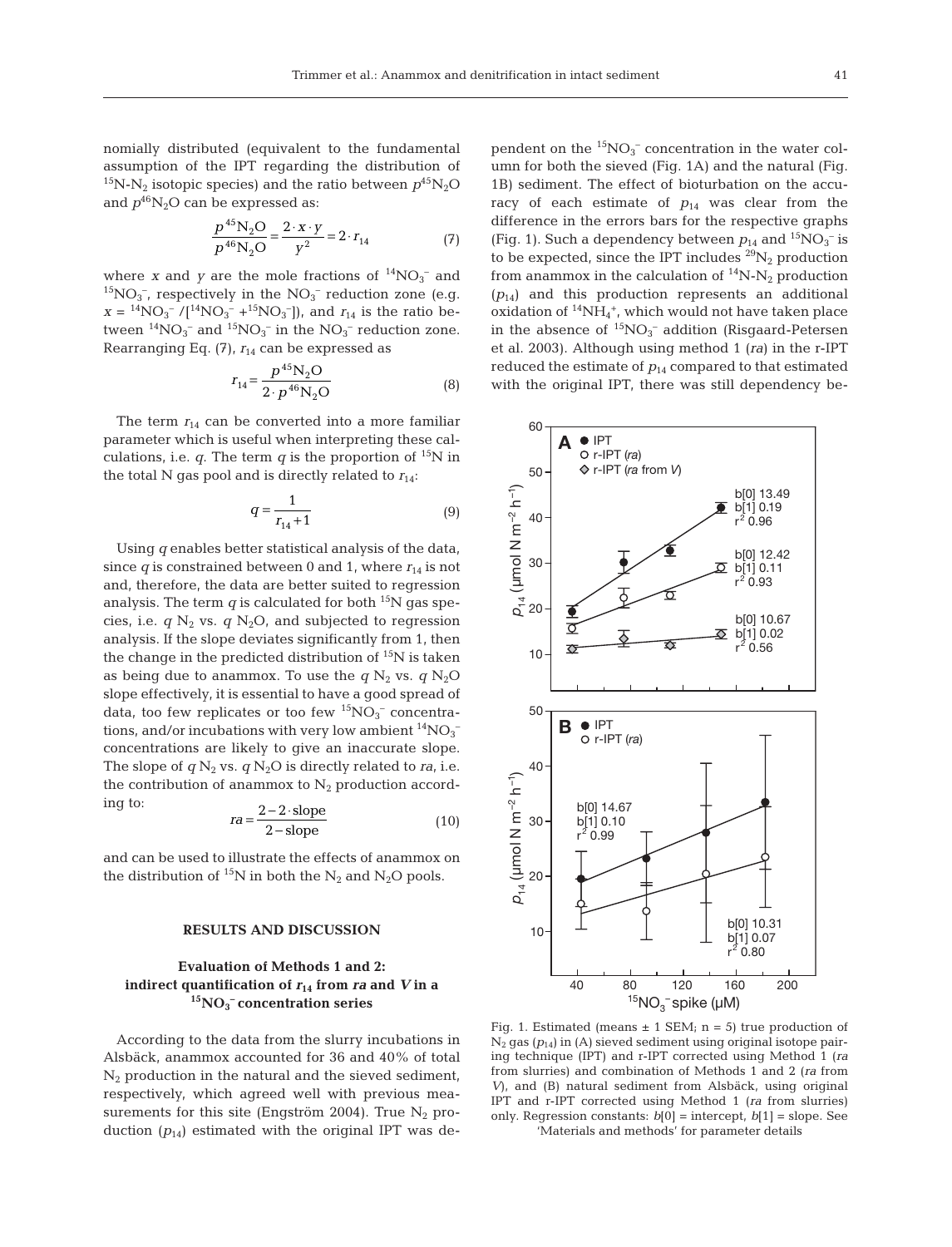tween  $p_{14}$  and  ${}^{15}NO_3^-$  (Fig. 1). Theoretically, however, such a correlation should not be seen, because in Eq. (2) the 'false'  $^{29}N_2$  production from anammox should have been taken into account.

Calculating the r-IPT with Method 2 (*V*) produced negative values for  $p_{14}$  in the natural sediment (data not shown), probably because of excessive sediment heterogeneity and, whereas this method assumes equal *ra* for each core, it became clear that *ra* varied across the cores. In light of this, it was only possible to apply the r-IPT with Method 2 to the sieved sediment from Alsbäck and, accordingly,  $p_{14}$  ranged from 5 to 22 µmol N m<sup>-2</sup>  $h^{-1}$  for all combinations of the different  ${}^{15}NO_3^-$  concentrations and was, on average,  $12.8 \pm 2.2$  (SEM) µmol N  $m^{-2}$  h<sup>-1</sup> (data not shown). Anammox ranged from 3.8 to 11 µmol N m<sup>-2</sup> h<sup>-1</sup>, with an average of 7.6  $\pm$  0.95 (SEM)  $\mu$ mol N m<sup>-2</sup> h<sup>-1</sup>, which suggests that anammox accounted for approximately 59% of  $N_2$  production, i.e. somewhat more than inferred from the slurry incubations (see next subsection). Using the *ra* value of 0.59 derived with Method 2  $(V)$  as input to Eq.  $(4)$  (i.e. Method 1) for estimation of  $r_{14}$  for the individual cores, we then recalculated  $p_{14}$  for the sieved sediment using the r-IPT (Eq. 2). This resulted in no significant dependency ( $p = 0.13$ ) between the estimated value of  $p_{14}$  and the concentration of  ${}^{15}NO_3^-$  (Fig. 1A) and is indicative of a valid result (Risgaard-Petersen et al. 2003). This suggests that the slurry method underestimated the actual contribution of anammox to  $N_2$  production (*ra*) and thereby did not fully take into account the 'false'  $^{29}N_2$ production from anammox.

Thus the results from the first half of the study support the use of a  ${}^{15}NO_3^-$  concentration series experiment to estimate  $p_{14}$  from anammox and denitrification in sediments where the processes coexist. This method, however, requires minimal sediment heterogeneity and this criteria was not met in the natural sediment from Alsbäck. To measure true  $N_2$  production from both anammox and denitrification in this sediment, and probably in most natural bioturbated sediment, an alternative procedure is required.

## **Evaluation of Method 3: quantification of**  $r_{14}$  **from** the  $15N$  isotopic signature of  $N<sub>2</sub>O$

If there was no anammox and denitrification was solely responsible for the production of  $^{15}N-N_2$  and <sup>15</sup>N-N<sub>2</sub>O, then it is valid to calculate  $r_{14}$  from <sup>15</sup>N-N<sub>2</sub>, that is:  $29 - 7$ 

$$
r_{14} = \frac{p^{29} N_2}{2 \cdot p^{30} N_2} \tag{11}
$$

(Risgaard-Petersen et al. 2003) and, consequently,  $r_{14}$ would be the same regardless of which  $^{15}N-N$  gas species it was calculated from. In the presence of anammox, however,  $r_{14}$  estimated from <sup>29</sup>N<sub>2</sub> and <sup>30</sup>N<sub>2</sub> would be numerically higher than that estimated from  $^{15}N-N_2O$ , because the  $^{29}N_2$  from anammox represents induced oxidation of  $^{14}NH_4$ <sup>+</sup> from the addition of  ${}^{15}NO_3^-$ , which does not occur in denitrification.

The natural sediment from Alsbäck produced  $^{15}N-N_2O$  in the presence of  $^{15}NO_3^-$  (Fig. 2A), which could be used to independently calculate  $r_{14}$ . On average,  $r_{14}$  calculated from <sup>15</sup>N-N<sub>2</sub>O was  $0.47 \pm 0.06$  (SEM) and was significantly (paired *t*-test: p < 0.001) lower than  $r_{14}$  calculated from <sup>15</sup>N-N<sub>2</sub> (1.21  $\pm$  0.22). As the site has significant anammox activity (Engström 2004, Engström et al. 2005), this finding agrees well with the expectations outlined above. The correction term  $r_{14}$ 



Fig. 2. Use of <sup>15</sup>N-N<sub>2</sub>O to derive direct measure of  $r_{14}$  for use in Method 3 in natural sediment from Alsbäck, Sweden. (A) Production of <sup>15</sup>N-N<sub>2</sub>O as a function of <sup>15</sup>NO<sub>3</sub><sup>-</sup> addition; (B) estimates of true production of  $N_2$  gas ( $p_{14}$ ) as a function of <sup>15</sup>NO<sub>3</sub><sup>-</sup> addition using original IPT and r-IPT corrected using Method 3. Values are means  $\pm$  1 SEM (n = 5); regression constants:  $b[0]$  = intercept,  $b[1]$  = slope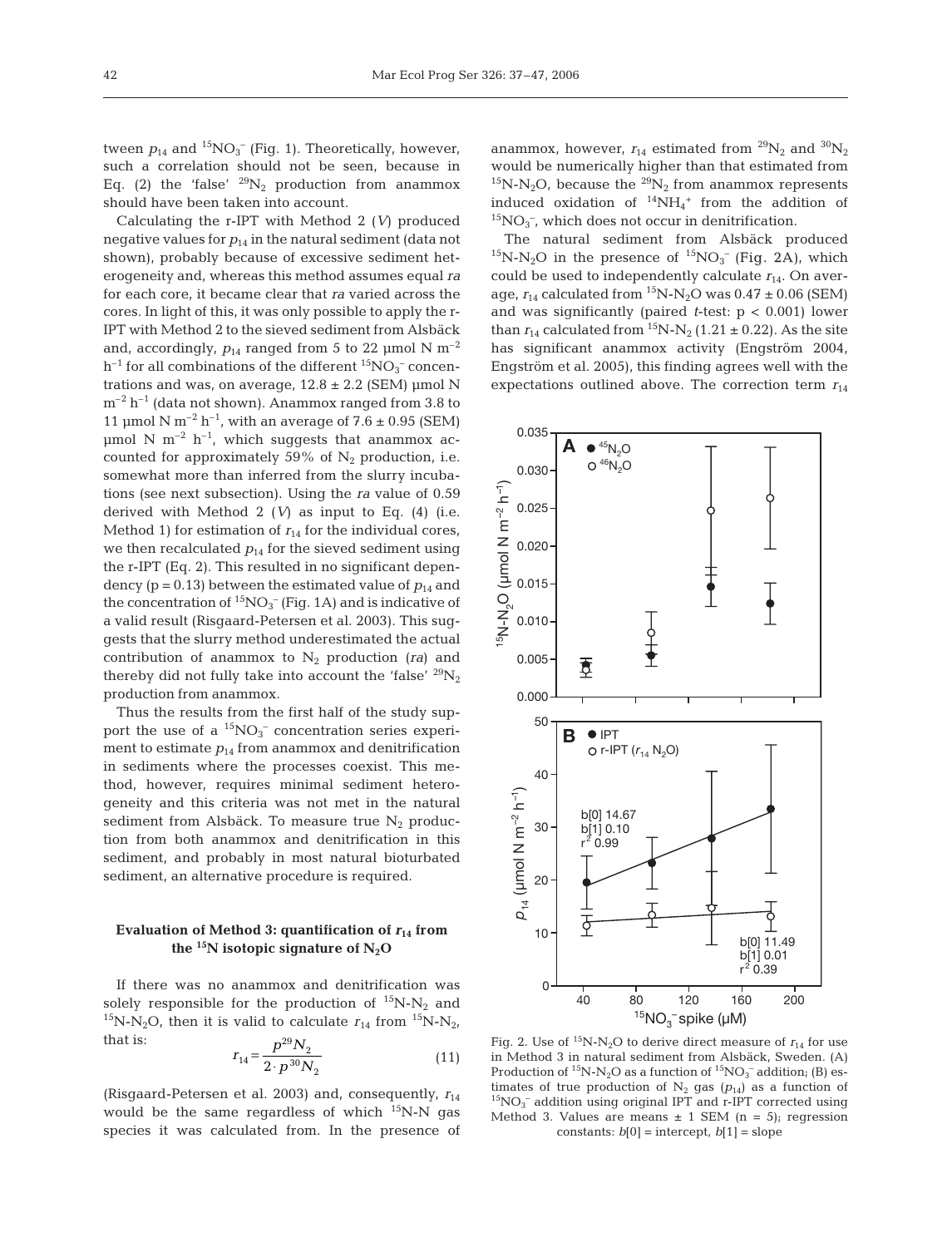from  ${}^{15}N-N_2O$  was calculated using Eq. (8) for each individual core and used as input to Eq. (2). This produced near constant values for  $p_{14}$  that were virtually independent from the  ${}^{15}NO_3^-$  added (Fig. 2B). Furthermore the estimate of  $p_{14}$  (12.72  $\pm$  1.47 (SEM) µmol N  $m^{-2}$  h<sup>-1</sup>) was 50% lower (p < 0.001) than the estimate obtained with the classical IPT  $(26.01 \pm 4.50 \text{ (SEM)}$  $\mu$ mol N m<sup>-2</sup> h<sup>-1</sup>) (Table 1). Importantly, Method 3 corrects the IPT even in the natural and heavily bioturbated sediments of Alsbäck and reduces the variation around the estimate of  $p_{14}$ . This is primarily due to the fact that each measure of  $r_{14}$  is derived directly from  $15N$  gas production in each core, whereas the indirect estimate (Method 1) is based on the assumption that *ra* is constant for all cores, irrespective of clear heterogeneity (*ra* estimated in individual cores using the  $N_2O$  method ranged from 30 to 76%). Of the average  $p_{14}$  of 12.72 µmol N m<sup>-2</sup> h<sup>-1</sup>, anammox and denitrification accounted for 6.64 and 6.08 µmol  $Nm^{-2}h^{-1}$ , respectively, although average *ra* from all cores was 48% (Table 1).

Anammox apparently contributed more to  $N_2$  production in intact cores relative to the slurry experiments. With the combination of Methods 1 and 2 in the first Alsbäck experiment, with sieved sediment, anammox accounted for 59% of  $N_2$  production in intact sediment compared to 42% in slurries, and, with Method 3, 48% for intact natural sediment compared to 36% in slurries. This is an important finding and highlights the need for a technique to measure anammox and denitrification in intact sediment cores. Recently published estimates of  $r$ -IPT  $p_{14}$  in intact cores relied upon Method 1 and the generation of *ra* from slurries to correct for anammox (Risgaard-Petersen et al. 2004a, Rysgaard et al. 2004). In most cases these estimates of  $p_{14}$  showed that there was no significant difference between the original IPT  $p_{14}$ 

and  $r$ -IPT  $p_{14}$  using  $ra$ ; however, it is likely that these were underestimates of *ra* and therefore  $p_{14}$  was not sufficiently corrected. The slurry-based method for measuring *ra* integrates the activity of denitrifiers and anammox bacteria in a volume of sediment and the facultative denitrifiers are, therefore, likely to be overrepresented in anaerobic slurries prepared from mixed aerobic and anaerobic strata. In contrast, this distribution will be more accurately captured by whole-core incubations. In addition, in slurries enriched with 100  $\mu$ M NO<sub>3</sub><sup>-</sup>, transient concentrations of  $NO_2^-$  can be generated, which may exceed the optimal NO2 – concentration for anammox (Trimmer et al. 2005).

#### **Time series experiment in the Thames estuary**

The production of  $^{15}N$ -labelled N<sub>2</sub> and N<sub>2</sub>O was linear throughout the 6 h incubation at Southend (Fig. 3A, B) and, importantly, the parameter  $r_{14}$  (derived from the <sup>15</sup>N distribution in the labelled  $N_2O$ ) was constant with time in these sediments (Fig. 3C:  $r^2$  = 0.08,  $p = 0.214$ ).  $p_{14}$  was calculated using both the original IPT expression (Eq. 1) and r-IPT (Eq. 2) and there was very good agreement between these 2 estimates for  $p_{14}$ (Fig. 3D), with no significant difference between either the intercepts  $(b[0]; p = 0.706)$  or slopes  $(b[1]; p = 0.983)$ (ANCOVA). Under these conditions the application of Nielsen's classic IPT to estimate  $p_{14}$  is still perfectly valid and, as there is only a negligible contribution to  $N_2$  production from anammox at this site, this is what we expected. In addition, this experiment confirms that denitrification is the only source of  ${}^{15}N$ -N<sub>2</sub>O production in these estuarine sediments because, if this were not the case, the r-IPT-estimate would deviate from that of the classic IPT, which was clearly not the case (Fig. 3D).

Table 1. Estimates (means  $\pm$  1 SEM) of true N<sub>2</sub> production  $p_{14}$ ; (µmol N m<sup>-2</sup> h<sup>-1</sup>) from <sup>15</sup>NO<sub>3</sub><sup>-</sup> concentration series experiments in intact sediment cores, using original isotope pairing technique (IPT<sub>orig</sub>) calculation and revised IPT (*r*-IPT) with Method 3 to determine  $r_{14}$  (ratio of <sup>14</sup>NO<sub>3</sub><sup>-</sup> to <sup>15</sup>NO<sub>3</sub><sup>-</sup> in NO<sub>3</sub><sup>-</sup> reduction zone). *ra*: contribution of anammox to N<sub>2</sub> production; na: not applicable; Note: mean  $p_{14}$  from Alsbäck has been calculated across all concentrations, despite the dependency of  $p_{14}$  on  $^{15}$ NO<sub>3</sub><sup>-</sup>, as this represents what would be taken as the mean were the IPT to be applied in its original form

| Site      | $p_{14}$<br>$IPT_{\text{orig}}$<br>$r$ -IPT |                   | $\mathbf n$ | t-statistic | p       | $p_{14}$<br>$r$ -IPT |                    | ra<br>$\%$ |
|-----------|---------------------------------------------|-------------------|-------------|-------------|---------|----------------------|--------------------|------------|
|           |                                             | total             |             |             |         | anammox              | denitrification    |            |
| Alsbäck   | 26.01<br>± 4.50                             | 12.72<br>± 1.47   | 18          | 4.11        | < 0.001 | 6.64<br>± 1.17       | 6.08<br>$\pm 0.62$ | 48<br>± 4  |
| Southend  | 73.63<br>± 2.85                             | na                | 29          | na          | na      | na                   | na                 | $\Omega$   |
| Gravesend | 290.76<br>± 17.68                           | 241.84<br>± 18.20 | 30          | 9.65        | < 0.001 | 48.94<br>± 4.40      | 192.90<br>± 16.03  | 21<br>± 2  |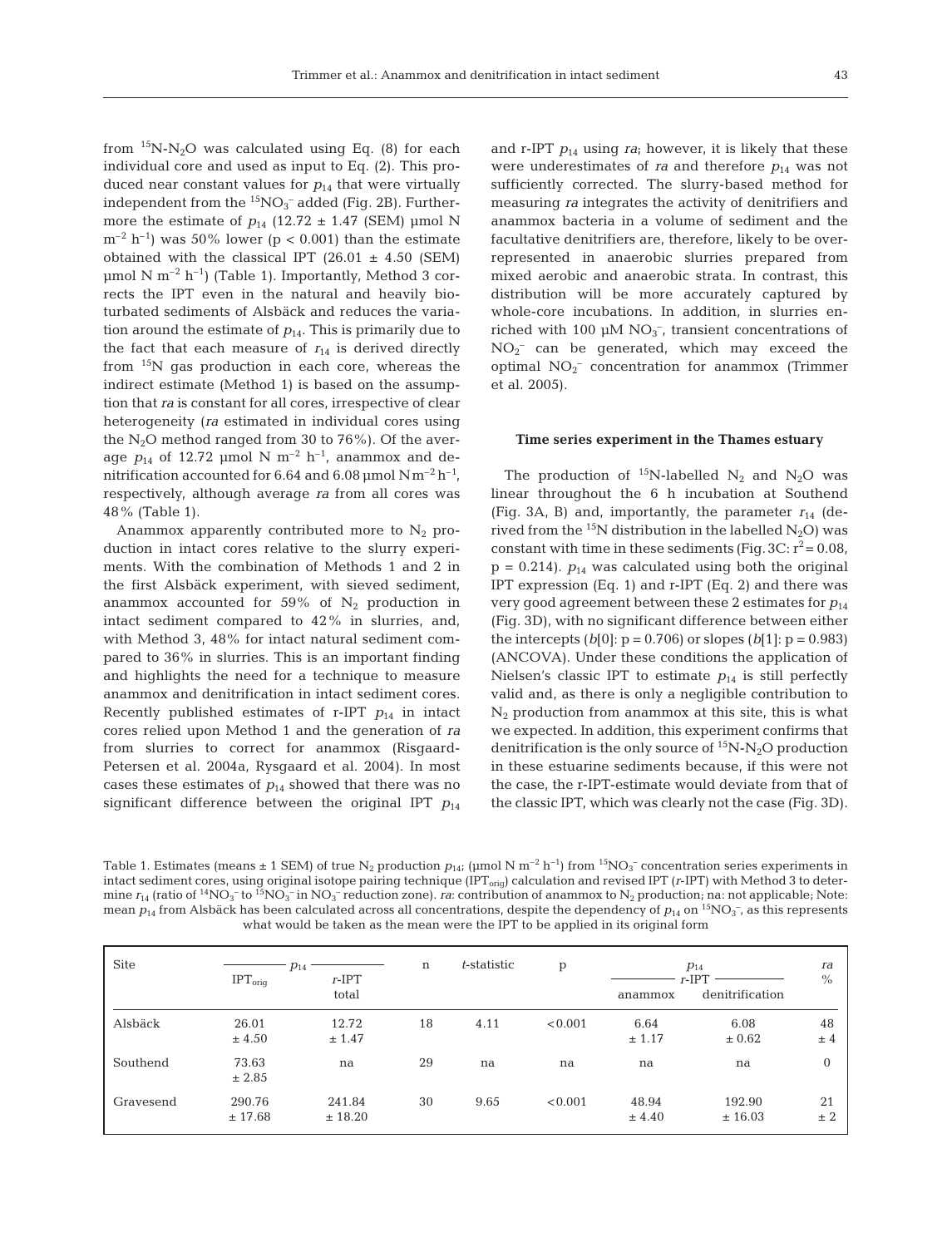

Fig. 3. Time series incubations for sediment with minimal anammox activity from Southend in the Thames estuary. (A, B) Production of <sup>29</sup>N<sub>2</sub> and <sup>30</sup>N<sub>2</sub> and <sup>45</sup>N<sub>2</sub>O and <sup>46</sup>N<sub>2</sub>O as a function of time, respectively; (C)  $r_{14}$  derived from <sup>15</sup>N labelling of N<sub>2</sub>O as a function of time; (D) estimates of true production of  $N_2$  gas  $(p_{14})$  as a function of time using original IPT and the r-IPT corrected using Method 3. Values are means  $\pm 1$  SEM (n = 4); regression constants:  $b[0]$  = intercept,  $b[1]$  = slope

## **Concentration series experiments in the Thames estuary**

The results for Alsbäck showed that a direct measure of  $r_{14}$  from <sup>15</sup>N-N<sub>2</sub>O using the r-IPT could remove the dependency between  $p_{14}$  and  ${}^{15}NO_3^-$ , and we wanted to show that this held where anammox was less significant. Although there was a significant correlation between the production of  ${}^{15}N-N_2$  gas at both Southend and Gravesend with  ${}^{15}NO_3^-$  concentration (r<sup>2</sup> = 0.58)  $p < 0.001$ ,  $r^2 = 0.50$   $p < 0.001$ , respectively), as would be expected, there was no such relationship with  ${}^{15}N\text{-}N_2O$ production. Given that  $N_2O$  is an intermediate in the denitrification pathway and that it is, in turn, metabolised to  $N_{2}$ , such a correlation between  ${}^{15}N$ - $N_2O$  production and  ${}^{15}NO_3^-$  addition need not be expected in the more reactive sediments of the Thames estuary. The power of this approach (Method 3) lies in the ability to discern a difference between the distribution of  $^{15}N$  in both the N<sub>2</sub> and N<sub>2</sub>O pools, and the actual pattern of production is irrelevant. Using the parameter *q* and by rearrangement of Eq.(10) it is possible to predict the expected deviation from 1 in the slope  $q N_2$  vs. *q* N2O at any *ra*. The expected slopes for a range of *ra* (*ra* % = 0, 25, 50, 75) are shown in Fig. 4A. Previous estimates of the contribution of anammox from slurry incubations at Southend and Gravesend were < 1 and 5%, respectively (Trimmer et al. 2003). The  $q N_2$  vs.  $q$  $N<sub>2</sub>O$  plots of the data from Southend and Gravesend, together with the expected  $q$  N<sub>2</sub> vs.  $q$  N<sub>2</sub>O plots from the slurry estimate of *ra* are shown in Fig. 4B and C, respectively. At Southend, the slope is not significantly different from 1 ( $b[1] = 1.05 \pm 0.10$  (95% CI), df = 28,  $t = 1.81$ ,  $p > 0.05$ , there is no difference in the distribution of  $^{15}N$  in the two  $^{15}N$  gas species, and  $p_{14}$  using the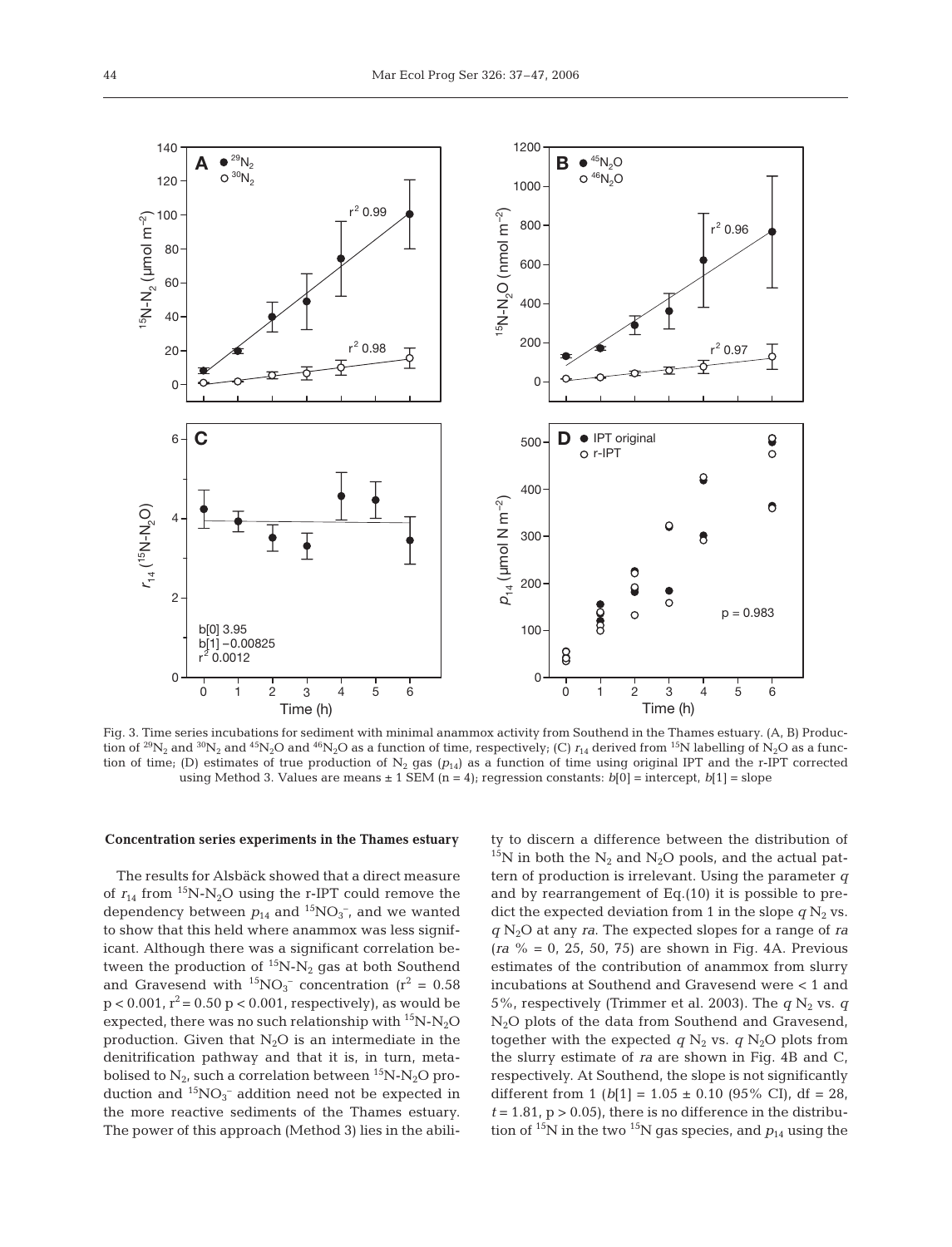

Fig. 4. Concentration series incubations for sediment with minimal and low anammox activity from the Thames estuary. (A) Theoretical deviations in  $qN_2$  vs.  $qN_2O$  slope (*b*[1]) with changing *ra*; (B) scatter of  $qN_2$  vs.  $qN_2O$  at Southend as predicted with *ra* from slurries, actual data and  $b[1] = 1$  for comparison; (C) scatter of  $q N_2$  vs.  $q N_2O$  at Gravesend as predicted with *ra* from slurries, actual data and  $b[1] = 1$  for comparison; (D) estimates of true production of N<sub>2</sub> gas ( $p_{14}$ ) at Gravesend and subsequent distribution into  $D_{w}$ ,  $D_n$  and anammox, using original IPT and r-IPT corrected with Method 3

original IPT was, on average,  $73.63 \pm 2.85$  (SEM) µmol  $N m^{-2} h^{-1}$  (Table 1).

In contrast, at Gravesend, where anammox has been shown to be significant, the slope of the 2 derivations of *q* was significantly different from 1 ( $b[1] = 0.90 \pm 0.09$ (95% CI), df = 29, *t* = 2.43, p < 0.05) and, more importantly, significantly different from the data at Southend (p < 0.001, ANCOVA). Unlike Alsbäck (Fig. 1), however, there was no significant dependency between  $p_{14}$ and  ${}^{15}NO_3^-$  (*b*[1]:  $p > 0.05$ ). As previously discussed, in an estuarine environment, where  $r_{14}$  is high and *ra* is low, this deviation is unlikely to be visibly apparent (Risgaard-Petersen et al. 2003). However, using Method 3, the estimate for  $p_{14}$  with the r-IPT of 241.84 ± 18.20 (SEM) is significantly lower than the original

IPT *p*<sup>14</sup> estimate of 290.76 ± 17.68 (SEM) (paired *t* test, p < 0.001) (Table 1) and, hence, the production of false  $^{29}{\rm N}_2$  from anammox is enough to cause the original IPT to overestimate  $p_{14}$ . The percentage contribution of anammox to  $N<sub>2</sub>$  production in intact sediment was calculated to be  $21.36 \pm 1.65$  (SEM), which is greater than the previous estimate from slurries of 5%.

In the presence of anammox, an additional problem with the original IPT, apart from overestimating  $p_{14}$ and not accounting for anammox, is that of overestimation of coupled nitrification–denitrification  $(D_n)$ , since part of the 'false' <sup>29</sup>N<sub>2</sub> could be interpreted as  $D_n$  rather than anammox. As stated above, however, this excess  $^{29}N_2$  represents neither true anammox nor denitrification. The distributions of  $p_{14}$  as  $D_{n}$ ,  $D_{w}$  and anammox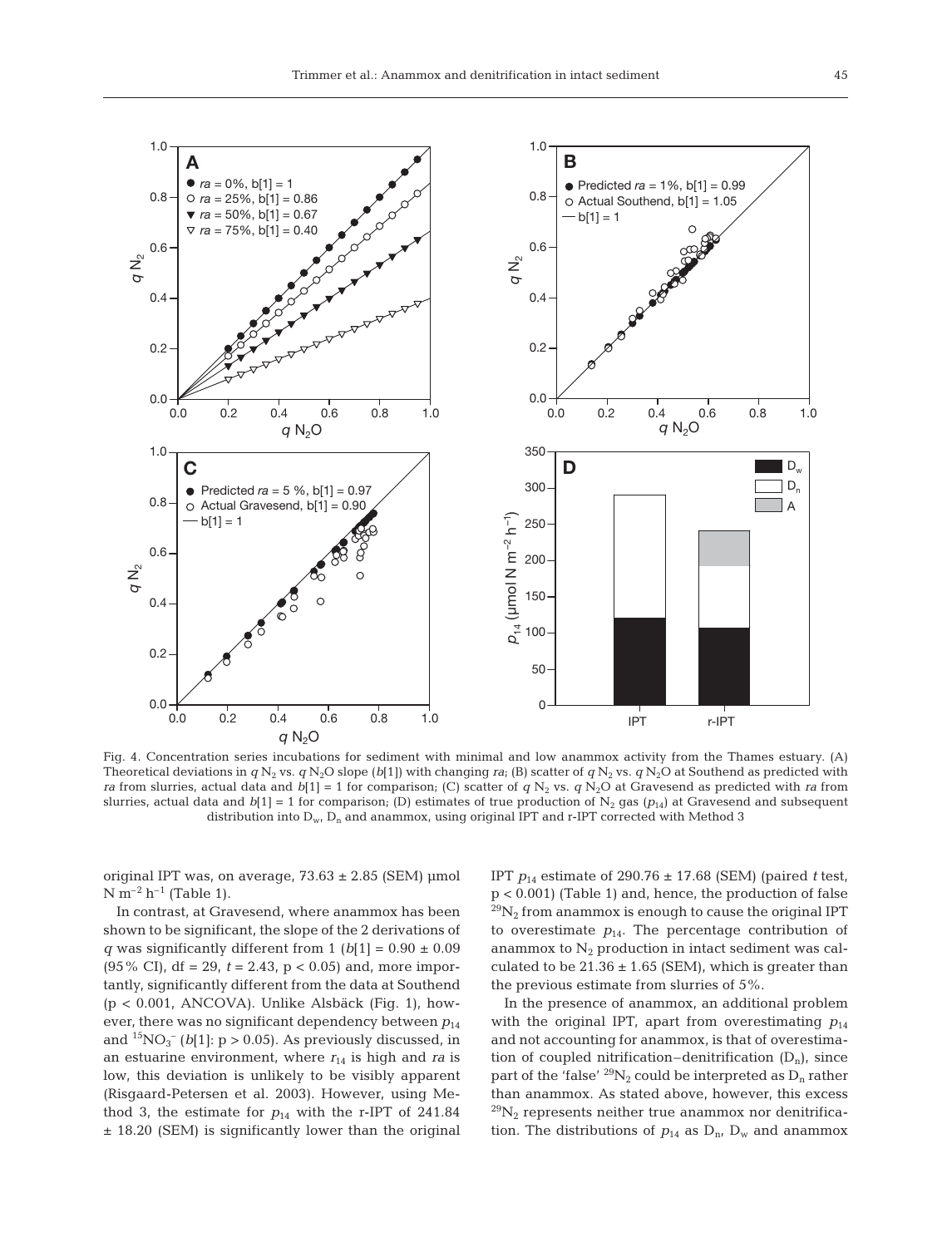from Gravesend, calculated using the equations of Nielsen (1992) with and without the IPT revision, are shown in Fig. 4D. On average, the original IPT calculation overestimated  $D_n$  by 100%, clearly illustrating the significance of the problem.

Clearly the robustness of our  $r_{14}$  <sup>15</sup>N-N<sub>2</sub>O technique (Method 3) hinges on denitrification being the only significant source of  $^{15}N-N_2O$  from  $^{15}NO_3^-$ , and we have argued that the good agreement between the estimates for  $p_{14}$  with either the r-IPT or the original IPT at Southend supports this (Fig. 3D). In principle, however, isotopic discrimination during denitrification could violate our central assumption. Middelburg et al. (1996) dealt with the potential impact of  $^{15}N$  discrimination during the application of the IPT technique and showed that it would affect the results at most by <0.5%, with a discrimination factor of 40‰. Our situation is slightly different from this, since we are using differences in the distribution of  $^{15}N$  in the  $^{15}N$ -N<sub>2</sub> pool and  $15N-N<sub>2</sub>O$  pool to discern an effect of anammox on this distribution and, in theory, this difference could be affected by isotopic fractionation. On average, the fractionation between  $NO_3^-$  and  $N_2$  is 24‰ and therefore, between  $N_2O$  and  $N_2$ , it is approximately 12 to 13‰ (Barford et al. 1999). A simple comparison between this magnitude of fractionation (12‰, i.e. 0.012) and the confidence intervals (90‰, i.e. 0.090) for  $q$  N<sub>2</sub> vs.  $q$  N<sub>2</sub>O for the data from Southend and Gravesend shows that any effect from fractionation is unlikely to be discernible in our estimates of  $r_{14}$ . It could also be argued that  $N_2O$  production during nitrification could affect our estimate of  $r_{14}$ . Shaw et al. (2006) showed that *Nitrosospira* spp. produced  $N_2O$ under aerobic conditions and that 50% of the resultant  $15N-N<sub>2</sub>O$  must have come from a coupling between  $^{15}NO_2^-$  and  $^{14}NH_4^+$ , although it represented ~0.2% of the net  $NO<sub>2</sub><sup>-</sup>$  production. If this were happening to any appreciable degree in our sediments, then nitrification-based  $^{15}N-N_2O$  production would increase  $r_{14}(N_2O)$  and  $r_{14}N_2O$  would exceed  $r_{14}$  'true', i.e. our estimate of the ratio between  ${}^{14}NO_3^-$  to  ${}^{15}NO_3^-$  in the NO3 – reduction zone would be wrong. We know that nitrification is significant at Southend, with 50% of denitrification being fuelled by nitrification, i.e.  $D_n$ (Trimmer et al. 2000), and it is implicit in Fig. 3C (i.e.  $r_{14}$ ) [N<sub>2</sub> or N<sub>2</sub>O] equals 3.95 with only 30% <sup>15</sup>N in the overlying water). Even with 50% of the  $^{29}N_2$  production (Fig. 3A) coming from  $D_{n}$ , and 0.2% of this yielding  ${}^{45}N_2$ O, this could only explain about 14% of the measured amount of  ${}^{45}N_2O$  (Fig. 3B). Quite simply, however, the data in Fig. 3D show that any effect from nitrification is minimal; otherwise the 2 estimates of  $p_{14}$ would deviate from each other, which they do not. In addition, any overestimate of  $r_{14}$ , i.e.  $r_{14}N_2O > r_{14}$  true, would underestimate anammox (*ra*) and anaerobic

slurry incubations would give higher estimates for *ra* than those in intact cores; yet we see the opposite trend, despite the fact that nitrification is relatively high at both Gravesend (Fig. 4D) and Alsbäck (where pore water  $NO_3^ \geq$  water column  $NO_3^-$ ). Hence, aerobic production of  ${}^{15}N_2O$  from  ${}^{15}NO_2^-$  can be ignored in practice.

The production of  $N_2O$  during  $NO_3^-$  or  $NO_2^-$  reduction to ammonium (DNRA) has also been reported in pure culture (Smith & Zimmerman 1981, Smith 1982). However,  $N_2O$  production dropped by  $90\%$  when  $NO_2^$ changed from 15 000 to 150 µM in these pure culture experiments, and the highest  $NO<sub>2</sub><sup>-</sup>$  concentration we have ever measured in sediments is 16  $\mu$ M. We suggest, therefore, that this process is negligible. Further,  $^{15}N$ gas can account for  $100\%$  of the  ${}^{15}NO_3^-$  reduced in our slurry incubations (Trimmer et al. 2003), showing that DNRA is insignificant in the sediment studied here. Obviously,  $N_2O$  production via anammox would weaken our case and it would underestimate anammox with Method 3, although (according to present knowledge) anammox does not produce  $N_2O$  or, if it does, only in trace amounts (i.e.  $< 0.01\%$  of the anammox rate) that may be due to  $NO<sub>2</sub><sup>-</sup>$  toxicity at high concentrations (van de Graaf et al. 1997, Strous et al. 1998).

## **CONCLUSION**

In the present study we have explored the limits of a methodology for measuring anammox and denitrification in intact cores proposed in a previous study (Risgaard-Petersen et al. 2003), and our findings with data for sediments with contrasting anammox activity fully support the theoretical proposals for correcting the IPT. However, the methodology originally proposed by Risgaard-Petersen et al. (2003) for quantifying the central input parameter  $r_{14}$  based on Method 2 (V), although effective, has obvious limitations. The derivation of the parameter *ra* and, in turn,  $r_{14}$  (Method 1) from sediment slurry incubations has been shown not to be applicable to intact sediment cores, since it significantly underestimates the contribution from anammox to  $N_2$  production and, therefore, cannot correct the IPT. Previous estimates of  $p_{14}$  using *ra* from slurries (Risgaard-Petersen et al. 2004a, Rysgaard et al. 2004) are likely to have been overestimates, and therefore, this study represents the first true measurements of  $p_{14}$ from intact sediment cores where anammox and denitrification coexist. The  ${}^{15}N-N_2O$ -based methodology presented here represents a much more rigorous approach, as it enables direct measurements of  $r_{14}$  in individual cores. This technique, in combination with the general revised procedure for calculation of true  $N_2$ production  $(p_{14}:$  Eq. 2), allows denitrification (and sub